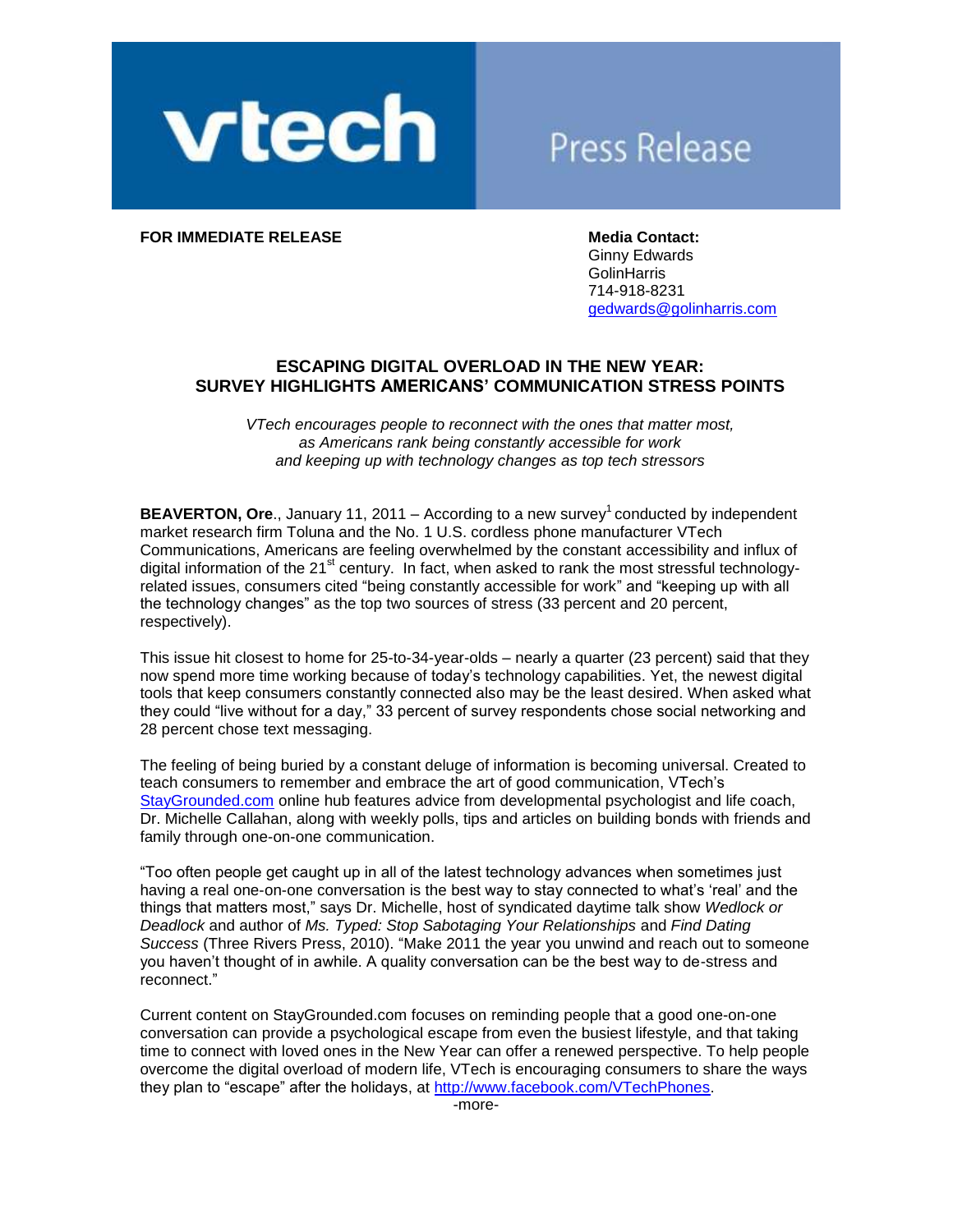## **ESCAPING DIGITAL OVERLOAD IN THE NEW YEAR: SURVEY HIGHLIGHTS AMERICANS' COMMUNICATION STRESS POINTS**

Those who share may be eligible to win weekly prize packages valued at up to \$200 each.

As people look to get a fresh start on the year, the survey found that the majority of Americans are placing a high priority on connecting with loved ones. More than half (52 percent) want to connect with an old friend they haven"t seen in a while, and 37 percent ranked "calling distant family/relatives more often" as their No. 1 communication resolution. A phone call with a loved one at the end of the day is the perfect way to unwind and re-establish one-on-one connections.

[StayGrounded.com](http://staygrounded.com/) highlights more detailed data from the Toluna/VTech survey. Other key findings include:

- **The downsides of smartphones:** Forty-four percent of 25-34 year-olds who own smartphones say they call others less now, and 23 percent said they spend more time working, because they"re expected to be constantly accessible.
- **Who do Americans vent their frustrations to?** Thirty-four percent said their significant other. If not to a significant other, respondents would rather keep things to themselves, and mid-Westerners are the most stoic (37 percent would rather keep things to themselves compared to residents in other parts of the country).
- **Who do you want to "escape" from this year?** When asked if there were any individuals they would want to "escape" in 2011, 36 percent said "a clingy friend I can"t seem to get rid of." And apparently, older adults have the clingiest friends – 55 percent of respondents above age 55 chose a "clingy friend." Twenty-six percent of Americans wish they could avoid "an annoying co-worker."
- **2011 could be the year to reach out and reconnect:** Adults over 45 ranked calling more often as their No. 1 communication resolution.

"The survey shows that a simple phone call and real conversation with friends and family is what Americans want and need to stay grounded," said Tom Bacon, vice president of marketing, VTech Communications, Inc. "We want to help people escape from the stresses of everyday overload by remembering the power of great conversations, in addition to their everyday digital indulgences."

### *A VTech Phone for Any Lifestyle*

VTech"s latest DECT 6.0 cordless phone systems offer superior call quality, range and reception for the conversations that matter most. Available now on [www.vtechphones.com](http://www.vtechphones.com/) and through major retail stores nationwide, the current lineup includes:

- The **LS6325-4** is ideal for busy families who need to connect with friends and family and with each other throughout the home – thanks to an added Push-to-Talk (PTT) feature.
- VTech"s **two-line DS6151 system** is also great for busy households, as well as small office/home office users. It eliminates fights for phone time and frustrations over having just one phone line, and features intercom, call transfer, conference capabilities and a dedicated voicemail box for each line.

### *Connect to Win Today*

VTech"s [StayGrounded.com](http://staygrounded.com/) features weekly visitor polls, regularly updated tips, fun facts and videos focused on the art of good conversation, along with special product discount offers. Visitors can continue the dialogue by sharing with others through email, Facebook® or Twitter®.

 **Facebook:** Visitors can share the ways they plan to escape from technology at [http://www.facebook.com/VTechPhones](http://www.facebook.com/VtechPhones) to be eligible for weekly relaxation prize packages (valued at up to \$200/each), and receive information on VTech discounts, events, sports and music initiatives.

-more-